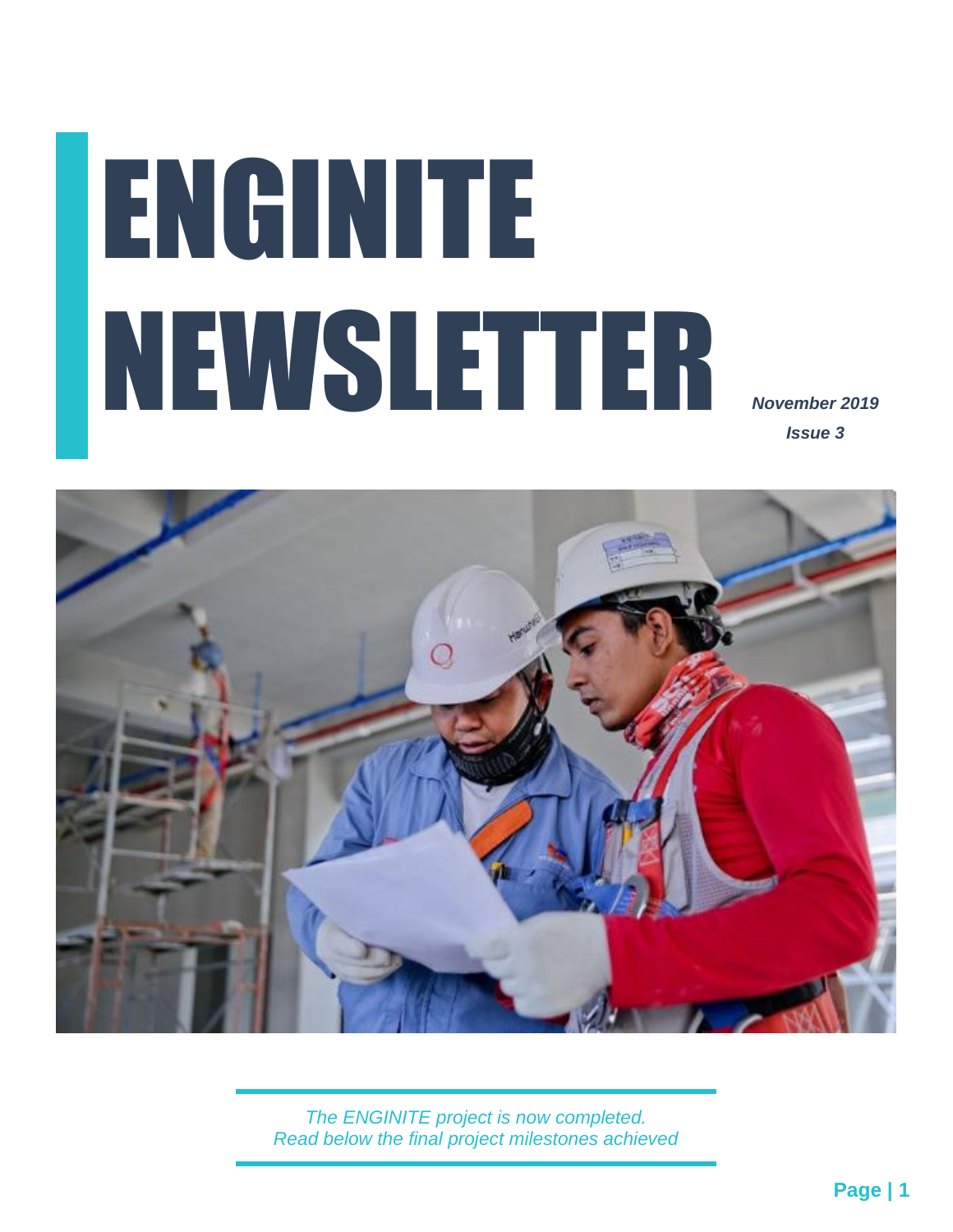# 5<sup>th</sup> Project Meeting in Larnaca, Cyprus

as meeting took place in The ENGINITE 5<sup>th</sup> Transnational Project Larnaca Cyprus, on the 14<sup>th</sup> of October.

The partnership selected a very unique location for this meeting i.e. @YouthMakerSpace, in order to conclude the project in the best possible manner.

As part of the project meeting the ENGINITE partners had the opportunity to review all pending issues, with a highlight on important chapters to be included in the project's final report.

Particular emphasis was given on discussing the project's overall impact and further exploitation plans.

The final meeting was very productive, and was marked with positive comments by all partners.



*"A successful 2-year collaboration with a great consortium has now reached its end. Thank you to all who participated in our project."*

### **A positive internship period for young engineers: The ENGINITE helps unemployed engineers to find a job**

Our young engineers completed their internships with the Cyprus and Greek companies, and their overall experience was very positive. We are happy because the internship period had an impact on the employment for some of young engineers, who were unemployed when they entered our innovative programme, and managed to find a job. Through a very systematic evaluation process, we have also concluded that the programme as a whole offered valuable skills to the young engineers. The top ranked skills were project management, communication and



innovation. Visit our Facebook community and find out the testimonials shared by our young interns:<https://www.facebook.com/EnginiteErasmus/>

### **Multiplier events: Six multiplier events were successfully hosted in Cyprus and Greece**



Six multiplier events have been successfully hosted in Cyprus and Greece. During these events the consortium had the chance to disseminate the project results to interested stakeholders, public authorities and the general audience. The attendance to these events was satisfactory, a fact which pleased our team since it was a real proof of the interest and impact of our ENGINITE project. Make sure to catch the news section in our website in order to receive more info on all the multiplier events hosted [\(https://www.enginite.eu/news-events/\)](https://www.enginite.eu/news-events/).